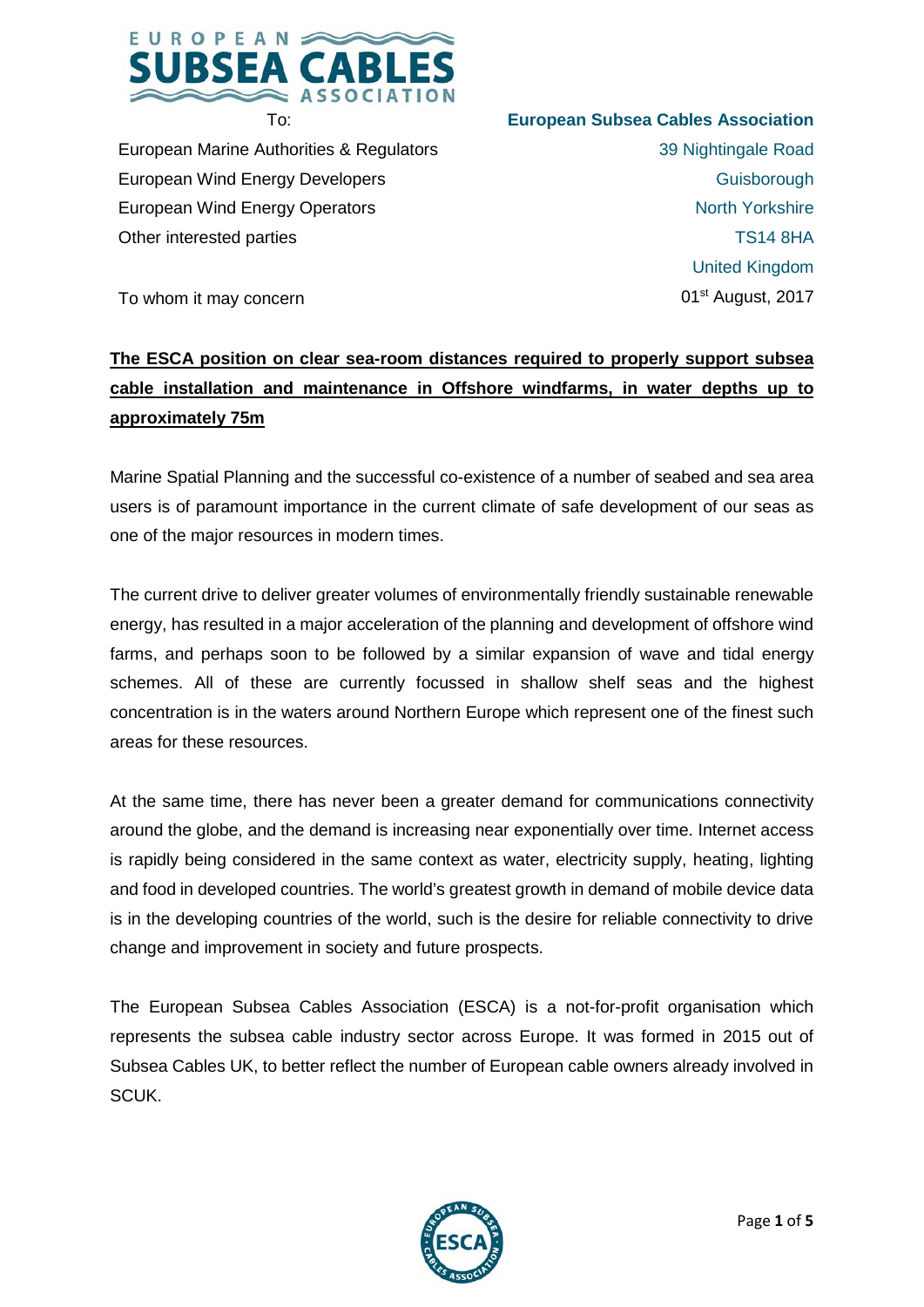

With this in mind, ESCA (then known as SCUK) in 2010 updated a guideline first authored in 2003, in conjunction with renewable energy development stakeholders and UK government regulators. The guidance was produced to assist any interested parties in setting out the needs and requirements associated with cables of any type, in relation to fixed structure offshore construction in shallow shelf seas, focusing on offshore wind farms. This was ESCA Guideline No.6, The Proximity of Offshore Renewable Energy Installations & Submarine Cable Infrastructure in UK Waters. [\(http://www.escaeu.org/guidelines/](http://www.escaeu.org/guidelines/) select the guideline to download).

This document is currently being updated to change the title to reflect applicability to European waters. It originally referred to UK as the organisation was UK focussed at that time. The remit has now been extended to cover all of Europe and the advice and justification remains unchanged.

The International Cable Protection Committee (ICPC) represent the cable industry on a global level, focussed on the primary aspect of cable safety and awareness. The ICPC have also generated a Recommendation document of global coverage, which includes the same guidance as the ESCA document.

In this document, Section 7 details the Guidance for indicative separation distances. It details the concepts of:

- Working Zone typically  $\dot{\gamma}$ . 500m, applied either side of the subsea cable in water depth up to 250m. A Working Zone is required either side of an in-service submarine cable to enable access for cable maintenance and repair operations by a suitable vessel; and
- $\bullet$  Hazard Area a minimum of  $\frac{1}{2}$  250m applied around the cable repair vessel.
	- $\circ$  The Hazard Area is independent of, and in addition to, the Working Zone.
	- o It is required, where there are fixed structures near to a vessel undertaking cable operations, close to the limit of the expected or planned Working Zone.
	- o It provides amelioration of risks to personnel, vessels and structures in working in close proximity to a structure.
	- o A Hazard Area should be considered as a trigger radius around the vessel for planning, and any structure potentially within the Hazard Area will trigger the need for additional risk assessment and identification of pre-planned risk mitigation, such as constraints on operational conditions.

More detailed definition is included in the Guideline.

Figures 5, 6 and 7 in the Guideline document show how these apply to a cable work vessel.

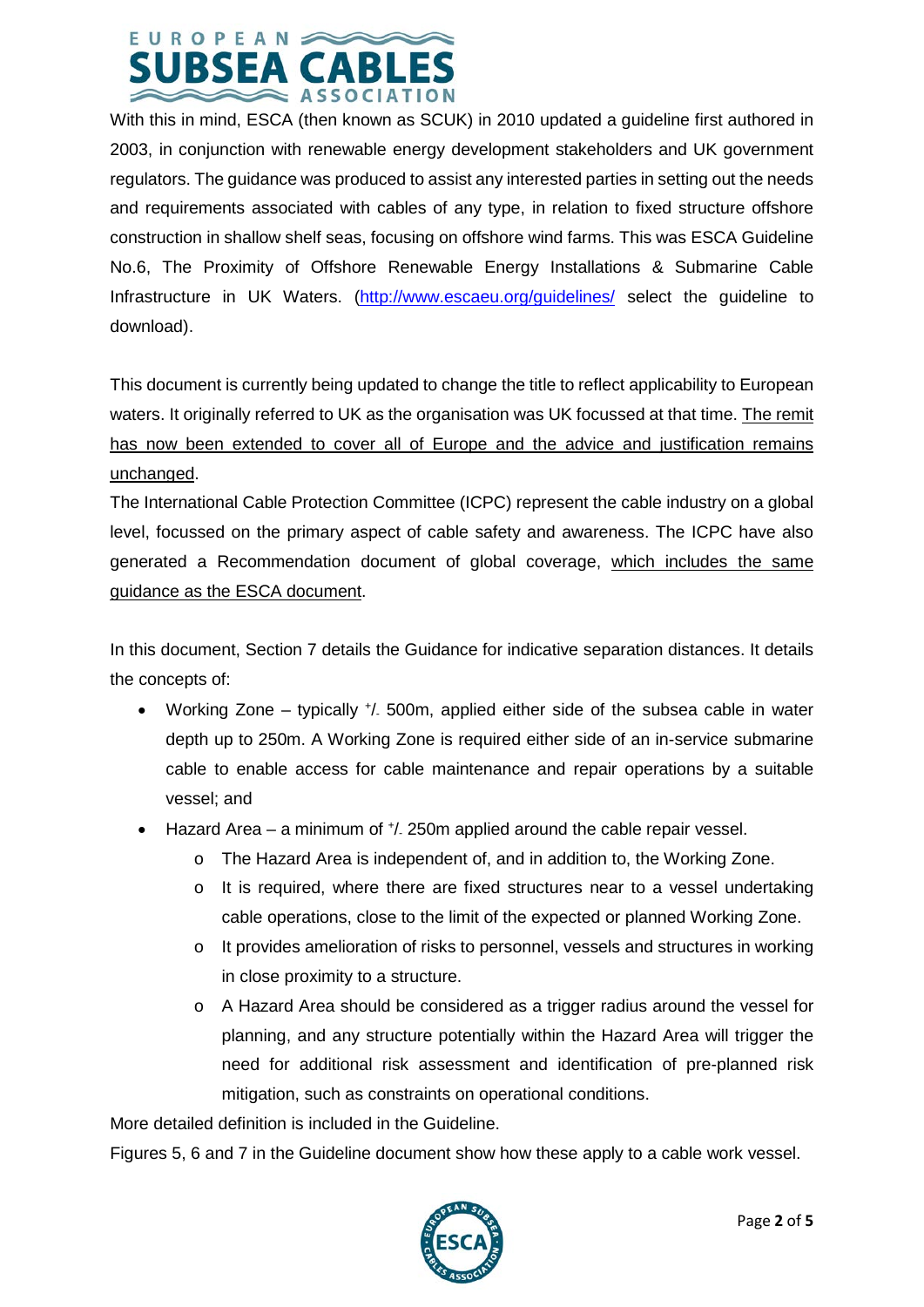



#### Figure 6 from Guideline 6

The areas and the distances indicated are agnostic of cable type and can be applied equally to telecom and power cable operations.

As can be seen from the diagram, the key requirement for safe cable working in line with existing maintenance agreement contract operational constraints is this overall distance either side of the cable position.

From the diagram above (which represents the minimum acceptable condition that can generally be agreed without extended discussion and assessment) this distance is Working zone plus hazard area radius.

### **This means the minimum distance is +/- 750m**

This can be applied to telecommunications or power cables that are already in situ and over which a wind farm is to be developed.

Or it can be applied to any planned cable installation to be conducted as part of the wind farm development.

Or it can be the guidance for leaving space for a future cable to cross a wind farm development that is being planned.

If this level of space is not provided for in terms of spatial planning, either due to perceived legislation issues, or refusal to collaborate effectively in successful seabed co-existence, then the impacts are several and potentially significant.

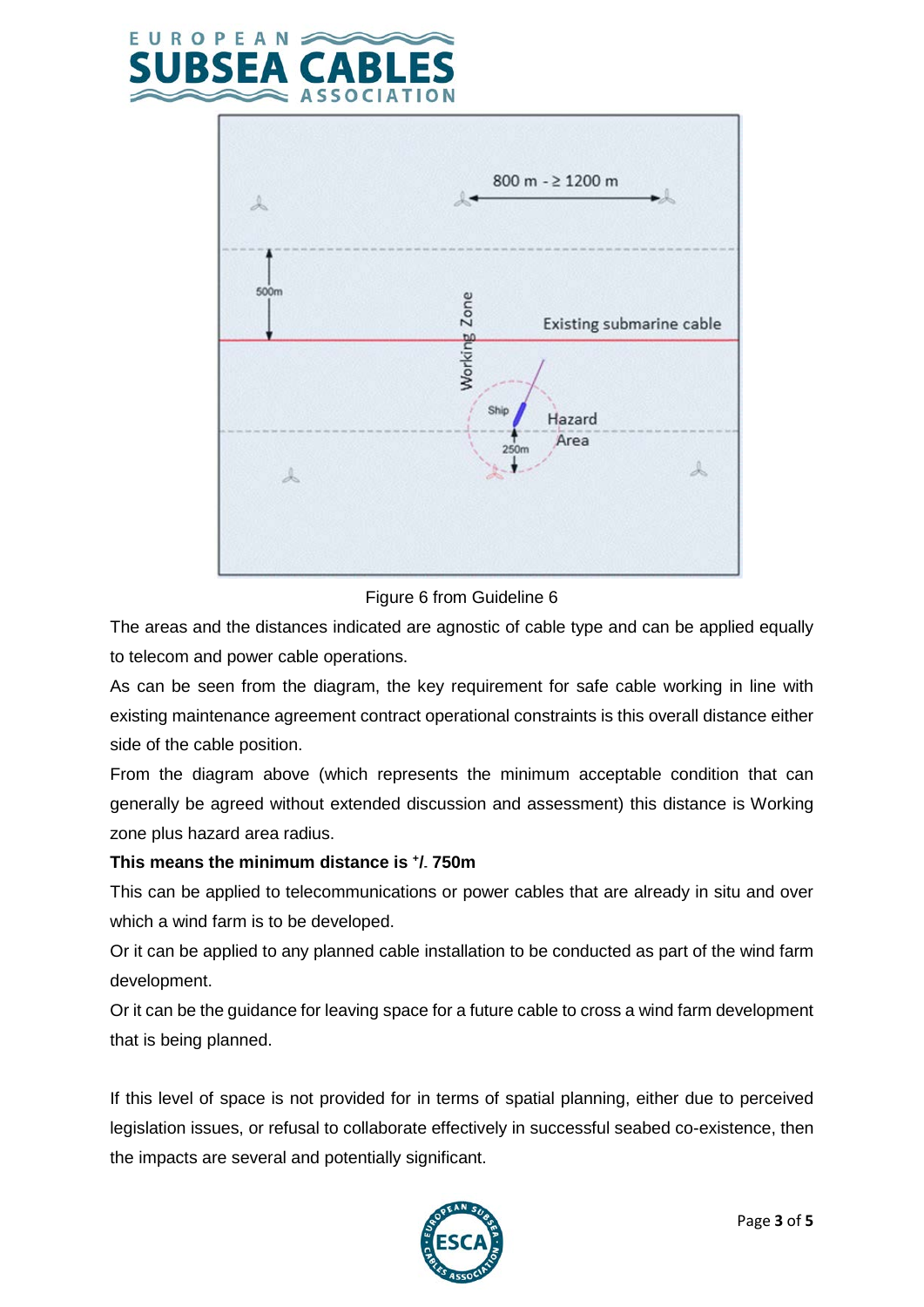## EUROPEAN **SUBSEA** CARI

For the cable that is already present or planned and is then restricted in the ability to be repaired, will be subject to increase cost of repair as well as increased time to complete repair. The cost has to be covered by some party, and in this instance, any proximity agreement would indicate that the responsibility for any future cost lies with the wind farm developer or operator as applicable.

Loss of connectivity or risk of extended outage, means that connection to internet information hubs for communications cables needing repair may be unacceptably delayed. The impact of this might be that cable owners look to plan their cables to land elsewhere in the longer term. In the shorter term, the cable owners may reduce their traffic to hubs served by cables with this risk.

If these constraints are imposed by a failure to adopt pragmatic distances to allow for coexistence, then major internet hubs in some countries may become isolated as a result of offshore energy development, and so reduce in importance and status where internet connectivity is concerned.

Certainly this would be an issue and for the "over the top" providers like Google and Facebook, for whom the internet connectivity is paramount.

This is why these Guidelines detail the distances and why  $\frac{1}{7}$ . 750m is the minimum recommended distance around subsea cables for marine spatial planning in co-existence with Offshore Renewable energy developments

The ideal minimum distance (for waters up to 75m deep) as detailed in the Guideline is somewhat larger than this minimum. This ideal distance **+/- 1 Nautical Mile (equivalent to +/- 1852m).**

At this distance in these water depths, it is accepted that neither party even needs to consult the other for undertaking their construction or operations and maintenance activities, as there is no constraint placed by either party on the other.

It is of course prudent for each party to be aware of the other and their plans but this can be informal. Even for a cable through a planned windfarm development, in this instance the courtesy of advising the other party of planned or active operations is all that would be expected, if the separation distance is 1 nautical mile.

This statement is provided in support of cable owners undertaking to make clear to relevant authorities, regulators, offshore energy developers and any other interested party, the industry recommended clear distances needed around cables, based on input from expert seabed stakeholders from the same sectors.